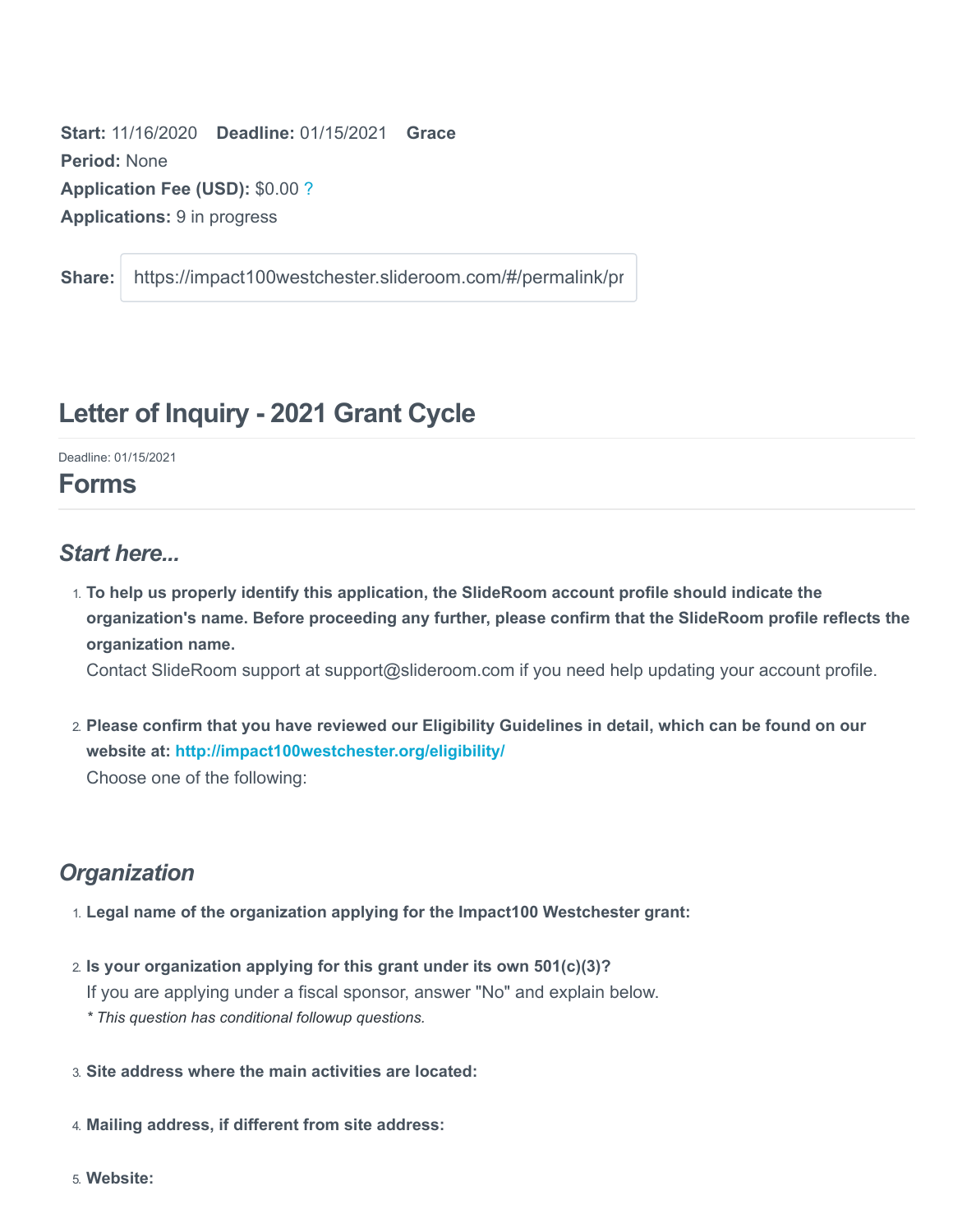#### 6. **Executive Director Name:**

- 7. **Executive Director Email:**
- 8. **Executive Director Phone:** (xxx) xxx-xxxx
- 9. **Federal Tax ID:** Enter the Federal Employer Identification Number (EIN) (##-#########).
- 10. **When did the organization begin operations?** Enter the date (mm/dd/yyyy) *\* This question has conditional followup questions.*
- 11. **Upload your 501(c)(3) Determination Letter confirming you are a charitable organization exempt from Federal Income Taxes.**
- 12. **Has the organization's 501(c)3 status been in full force and effect throughout the past 3 years?** By answering "Yes" to this question, you are confirming that your organization has had uninterrupted 501(c)3 status for at least the past 3 years.
	- *\* This question has conditional followup questions.*
- 13. **When does your Fiscal Year end?** Provide your fiscal year end date in 2021 in mm/dd/yyyy, e.g. 06/30/2021
- 14. **In the past 3 years, has your CPA or auditor expressed any concerns regarding your organization's financial health and/or ability to continue to operate as a going concern?**
	- *\* This question has conditional followup questions.*
- 15. **Has your organization ever received an Impact100 Westchester Project Grant (\$80,000 or greater)** Please choose one of the following:
	- *\* This question has conditional followup questions.*

## *Mission/Major Programs*

- 1. **Provide your organization's mission statement.** 1000 character limit, including spaces.
- 2. **Describe the major programs that support your organization's mission.** 1800 character limit, including spaces.

## *Covid 19 Questions*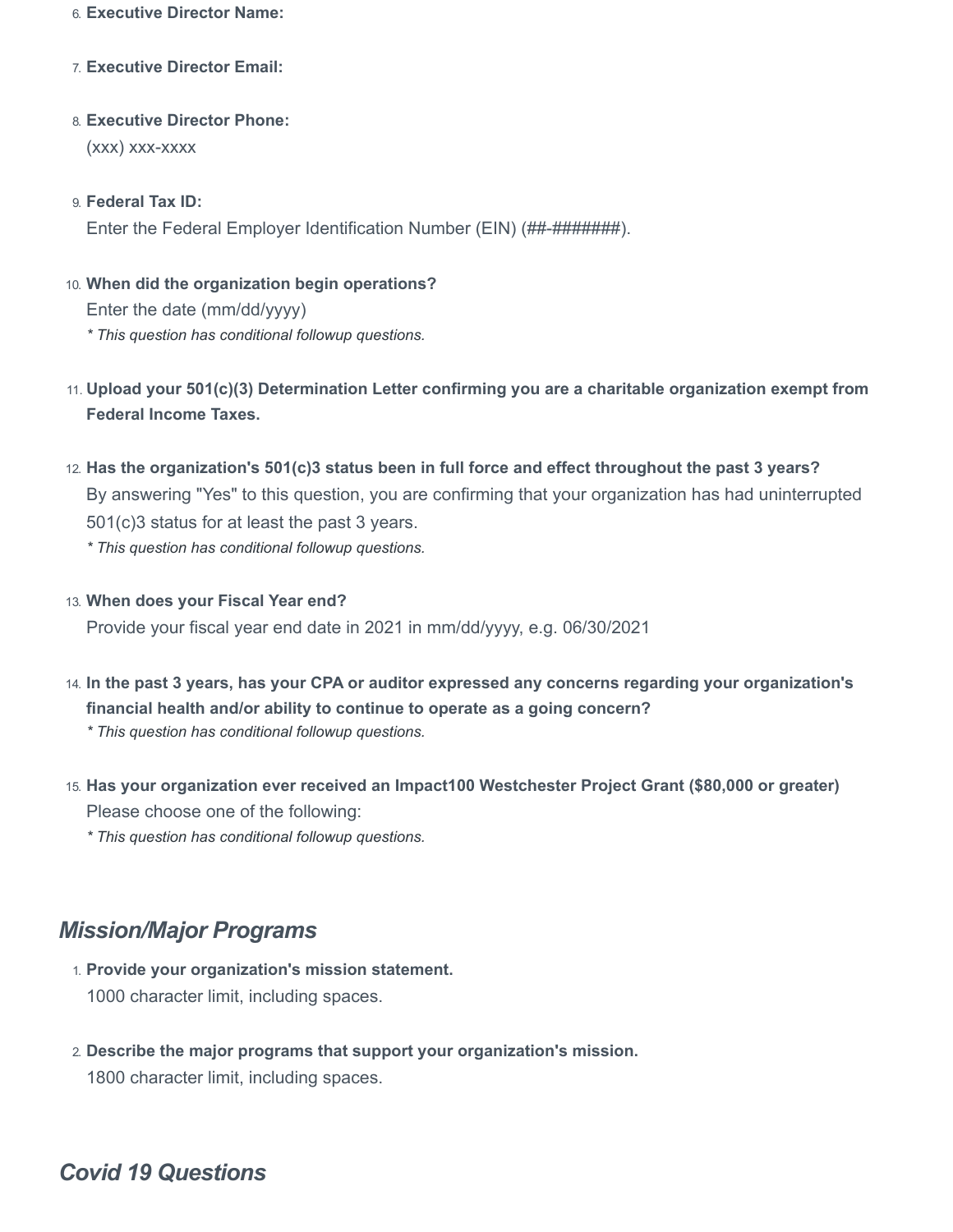- 1. **The following questions are specifically related to the impact of Covid-19 on your organization. This section was added this year to provide each applicant the maximum opportunity to explain how the pandemic has impacted its operations and to describe any extraordinary measures the organization has taken to address the unique challenges it faces in light of the pandemic.** 500 character limit; if there are no changes, state None.
- 2. **Briefly describe the change, if any, in your operations that took place to manage the effects of Covid 19** Please include changes to staffing, facilities, and any other aspects of your operations to manage the effects of Covid 19. 500 character limit; if there are no changes, state None.
- 3. **Briefly describe any change in senior management or the board as a result of Covid 19?** Provide the title/position of the person/s who have left and whether they have been replaced. Are the replacements persons with similar experience? 500 character limit; if there are no changes, state None.
- 4. **List up to 5 additional costs that your organization has incurred as a result of Covid 19?** If none, state None in the first row.
- 5. **Briefly describe the impact, if any, on your fundraising efforts as a result of Covid 19?** Describe near-term and potential long-term effect on fundraising, (incl. amount of any actual or expected reductions?).
- 6. **Did your organization receive a PPP (Payroll Protection Program) Loan?** *\* This question has conditional followup questions.*
- 7. **Did your organization receive an EIDL (Economic Injury Disaster Loan)?** *\* This question has conditional followup questions.*
- 8. **List any additional grants awarded or received in 2020.** Include new and existing sources, renewals and extensions. If none, state None in the first row.
- 9. **List any additional loans or lines of credit in 2020.** Include new and existing sources, renewals and extensions. If none, state None in the first row.
- 10. **List aggregate Board donations for calendar 2019-2021.** Enter aggregate \$ donated. If none, state None in the first row.
- 11. **During 2020, has your organization raised funds from sources other than PPP, EIDL, Program Revenue, Grants, Loans/Lines-of-Credit and Donations?**

E.g. Sale of surplus assets

*\* This question has conditional followup questions.*

12. **Short-term Liquidity - Assuming no additional donations or grants, how many months of unrestricted cash and other liquid funds do you have to cover operating expenses?**

Provide information on cash on hand and availability under credit facilities. E.g. we have \$xx in cash, \$xx available under our line of credit, and a remaining \$xx available under our term loan. With no additional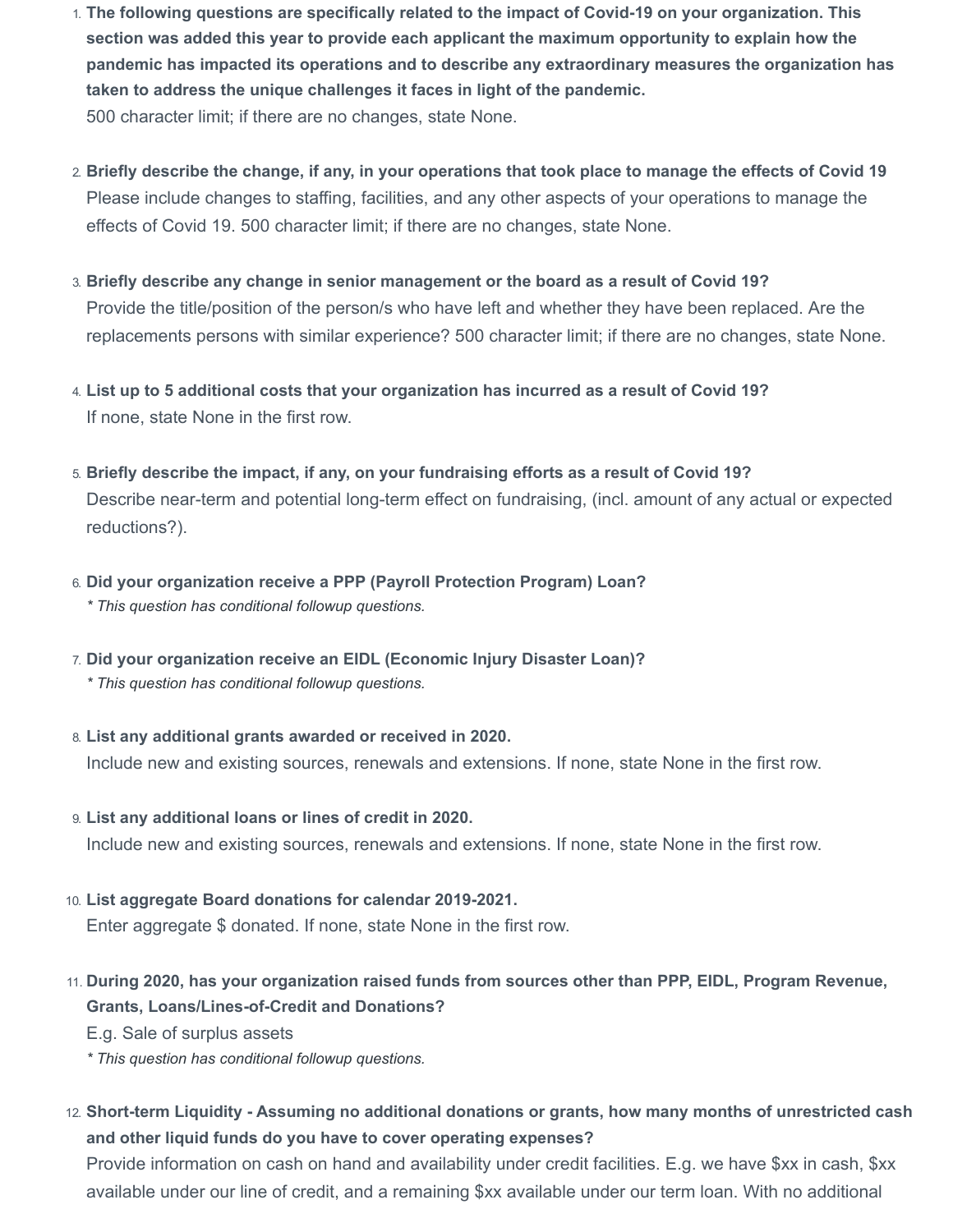donations or grants, these resources are expected to cover operating expenses for x months.

#### 13. **Did you defer payroll taxes?**

*\* This question has conditional followup questions.*

### *Financial Documents- Letter of Inquiry (Covid 19)*

#### 1. **Is your AUDITED or REVIEWED financial statement for fiscal 2020 available?**

Note: this question requires you to upload 3 years of full financial statements, including independent accountant's opinion. The initial question refers to the fiscal year ended during calendar 2020 (eg year ended 6/30/20 or 12/31/20).

*\* This question has conditional followup questions.*

#### 2. **Upload your most recently filed IRS Form 990 together with all supporting schedules.**

Note: SlideRoom has a 10 MB size limit for PDFs; you may need to compress your file before uploading; see Grant FAQs under Apply for a Grant on our website for further information.

#### 3. **What is the Name of the Organization per the uploaded Form 990?**

### 4. **Does this name exactly match the name of the grant applicant?** Please refer to Question1 in the Organization section of this application. *\* This question has conditional followup questions.*

5. **What is the Year End Date noted at the top of the uploaded Form 990?**

Box A at the top of the Form 990 (mm/dd/yyyy)

*\* This question has conditional followup questions.*

# 6. **Enter the "Total Revenue for the Current Year", according to the uploaded Form 990 Part 1 Line 12:**

Enter the amount as a whole number without commas.

*\* This question has conditional followup questions.*

#### 7. **Are you able to provide at least one quarter of operating results for fiscal 2021?**

The answer to this question depends on your fiscal year end. For instance, if your fiscal year end is on or before September 30, we would expect you to answer "yes" to this question and to upload your Statement of Activities for fiscal YTD through December 2020 and Statement of Financial Position as of December 31.

Otherwise, we would expect you to answer "No" to this question and advise the date of your fiscal year end in the follow-up question.

*\* This question has conditional followup questions.*

#### 8. **Upload your Operating Budget for the fiscal year ending during 2021.**

If your 2021 Operating Budget has not yet been finalized, upload your 2020 Operating Budget. If you are invited to submit a Full Proposal, you will be required to upload your 2021 Operating Budget at that time.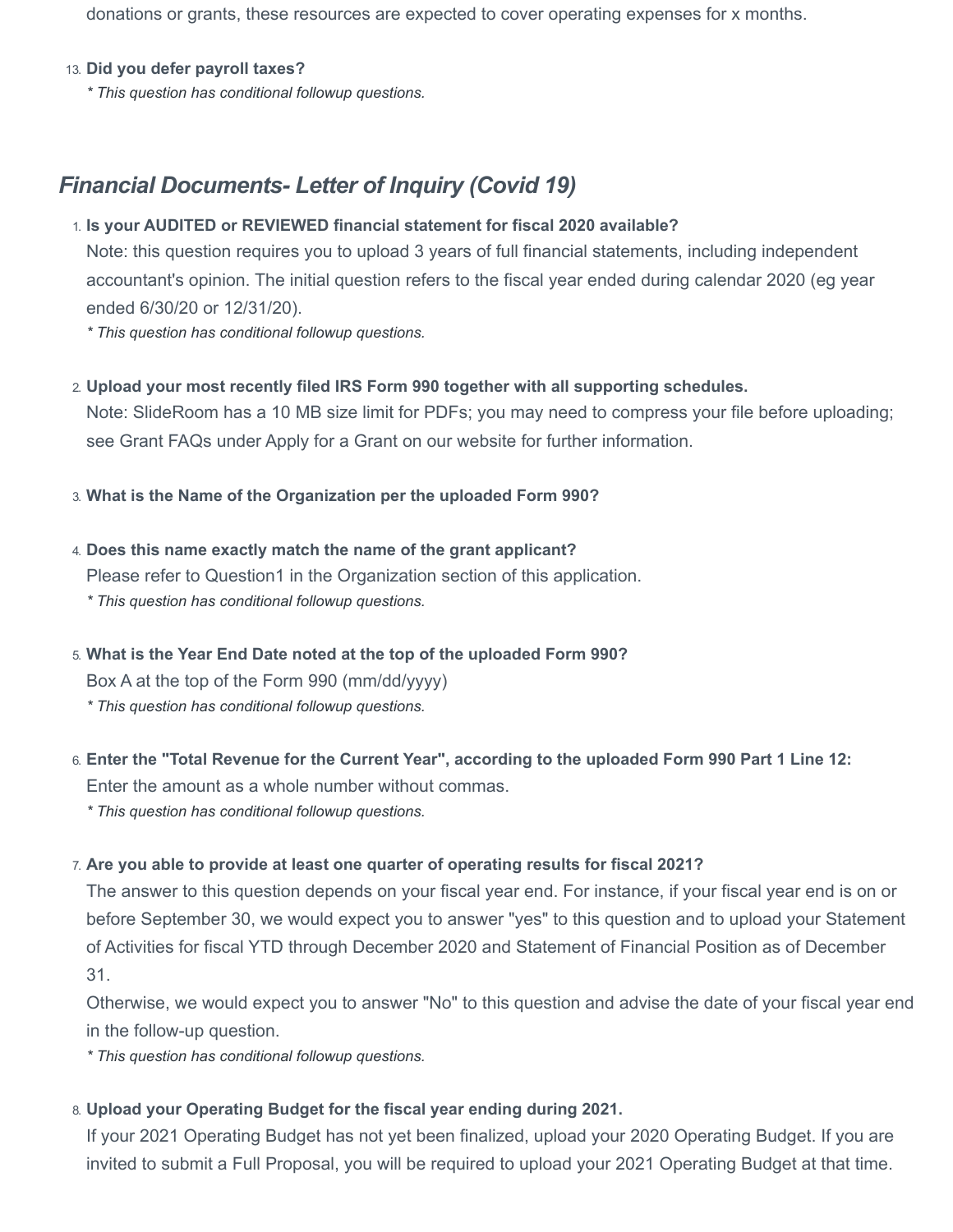9. **Upload your Operating Budget for the fiscal year immediately preceding the documents uploaded in the prior question.**

E.g. if you uploaded data for FY 2020 in previous question, you should upload FY 2019 data here.

#### 10. **Financial Contact Person:**

Provide the name of the person we can contact if we have questions regarding financial information or documents included with this application.

#### 11. **Financial Contact Title/Role/Position:**

Provide title/role/position for Financial Contact

- 12. **Financial contact phone number**
- 13. **Financial Contact Email:**

## *Project*

1. **Project Title:** Enter the title of the project.

2. **What is the nature of this project?** Choose one of the following:

### 3. **Project Overview**

Provide a clear description of the project, including specific project goals and objectives with relevant data/metrics, as applicable. 2500 character limit, including spaces.

4. **Describe the project logistics, including timing, key personnel, facilities and other resources required for the project to be successful.**

2500 character limit, including spaces.

#### 5. **Will this project involve other organizations?**

*\* This question has conditional followup questions.*

6. **Describe the target population for this project.**

Please include number served, demographics, target market, residence/location of beneficiaries, etc. 1000 character limit, including spaces.

- 7. **Describe the unmet needs of the target population and how your project will address those needs.** Include specific data, solid research or agency experience, if available. 2500 character limit, including spaces.
- 8. **Where will activities for this project take place?**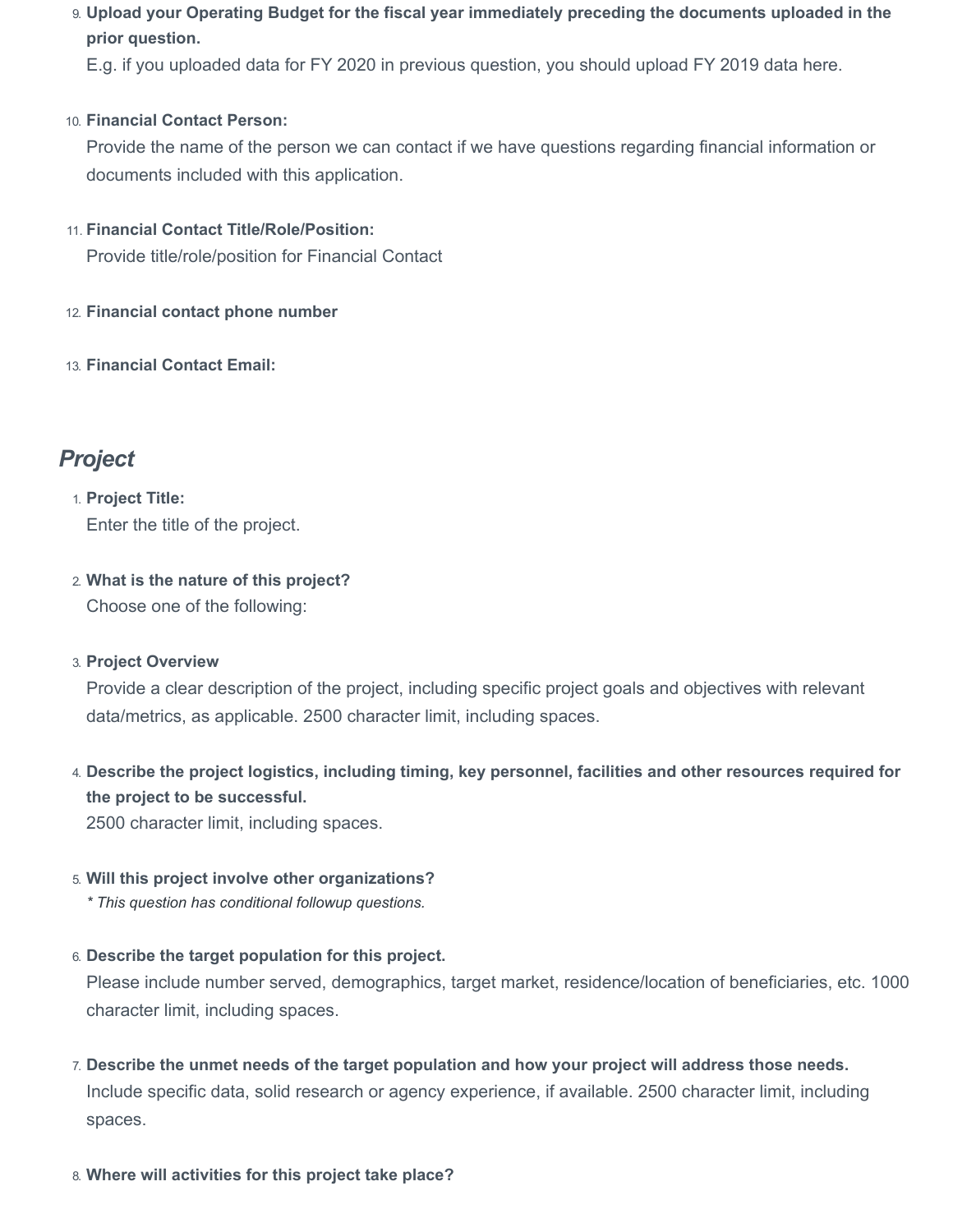- Describe the venue/location/facility and specific Westchester location(s). 500 character limit, including spaces.
- 9. **What percent of the people to be served by this project are Westchester residents? Explain as necessary.** Enter number (eg "80%") and optional description
- 10. **How will this project transform your organization and the target population?** 1000 character limit, including spaces.
- 11. **What is your plan for sustaining this project after the funding from Impact100 is over?** 1000 character limit, including spaces.

### *Project Budget*

- 1. **Upload your completed Project Budget Worksheet ("PBW").** Your file should be uploaded in Excel format and the filename should match the name of your organization.
- 2. **Is the total cost of your project greater than the Impact100 Westchester Grant Award amount?** *\* This question has conditional followup questions.*
- 3. **PBW cell D19: Facilities Construction / Renovation** Enter the amount as a whole number without commas. *\* This question has conditional followup questions.*
- 4. **PBW cell D20: Supplies / Services**

Enter the amount as a whole number without commas.

#### 5. **PBW cell D21: Transportation**

Enter the amount as a whole number without commas.

#### 6. **PBW cell D22: Technology**

Enter the amount as a whole number without commas.

7. **PBW cell D23: Incremental Staff Expenditures**

Enter the amount as a whole number without commas.

#### 8. **PBW cell D24: Existing Staff Expenditures**

Enter the amount as a whole number without commas. *\* This question has conditional followup questions.*

#### 9. **PBW cell D25: Organizational Overhead**

Enter the amount as a whole number without commas.

10. **PBW cell D26: Other**